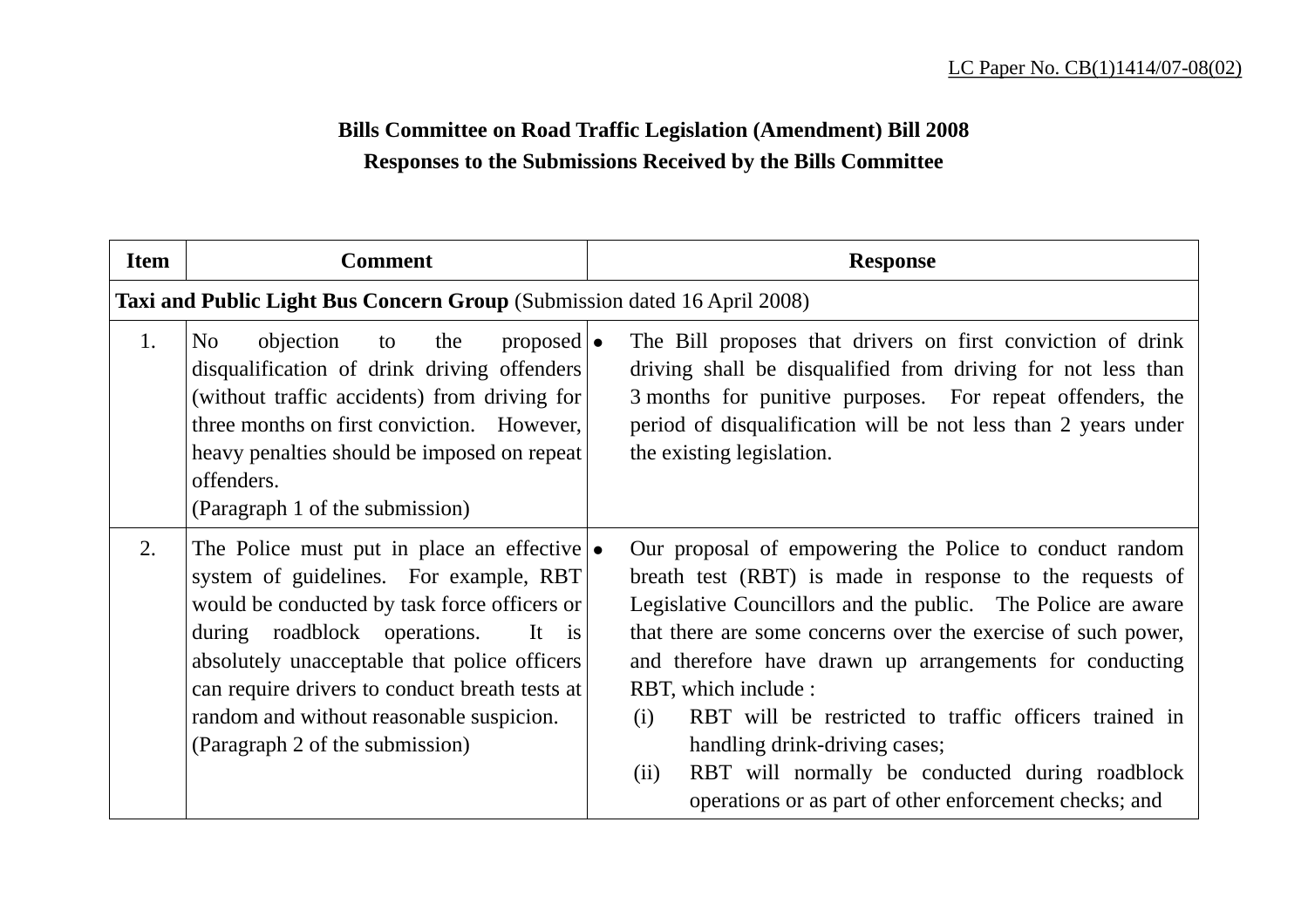| <b>Item</b> | <b>Comment</b>                                                                                                                                                         |           | <b>Response</b>                                                                                                                                                                                                                                                                                                                                                                                                                     |
|-------------|------------------------------------------------------------------------------------------------------------------------------------------------------------------------|-----------|-------------------------------------------------------------------------------------------------------------------------------------------------------------------------------------------------------------------------------------------------------------------------------------------------------------------------------------------------------------------------------------------------------------------------------------|
|             |                                                                                                                                                                        |           | a quick and simple hand-held pre-screening device is<br>(iii)<br>being considered to speed up the RBT checking process<br>and avoid undue delay/inconvenience to motorists                                                                                                                                                                                                                                                          |
|             |                                                                                                                                                                        | $\bullet$ | Once RBT has been introduced, the Police will closely monitor<br>its effectiveness. Experience gained from early results will be<br>taken into account when considering the future scope of RBT<br>enforcement actions.<br>The Legislative Council Panel on<br>Transport will be consulted on any proposed changes to the<br>above arrangements by the Police in future.                                                            |
| 3.          | The Police should not prosecute drivers $\bullet$<br>against dangerous driving indiscriminately.<br>A system of very careful analyses on the<br>cases should be place. |           | There are provisions defining what constitute "dangerous"<br>driving" and "careless driving" under Sections 37 and 38 of the<br>existing Road Traffic Ordinance (Chapter 374).                                                                                                                                                                                                                                                      |
|             | (Paragraph 3 of the submission)                                                                                                                                        |           | The Police carry out detailed investigation into the cause of<br>every traffic accident. Depending on the facts of each case<br>and evidence available, the Police will determine, after seeking<br>advice from the Department of Justice if necessary, whether<br>prosecution should be made against the person(s) involved in<br>accordance with the law, and for which traffic offence(s) the<br>person(s) should be prosecuted. |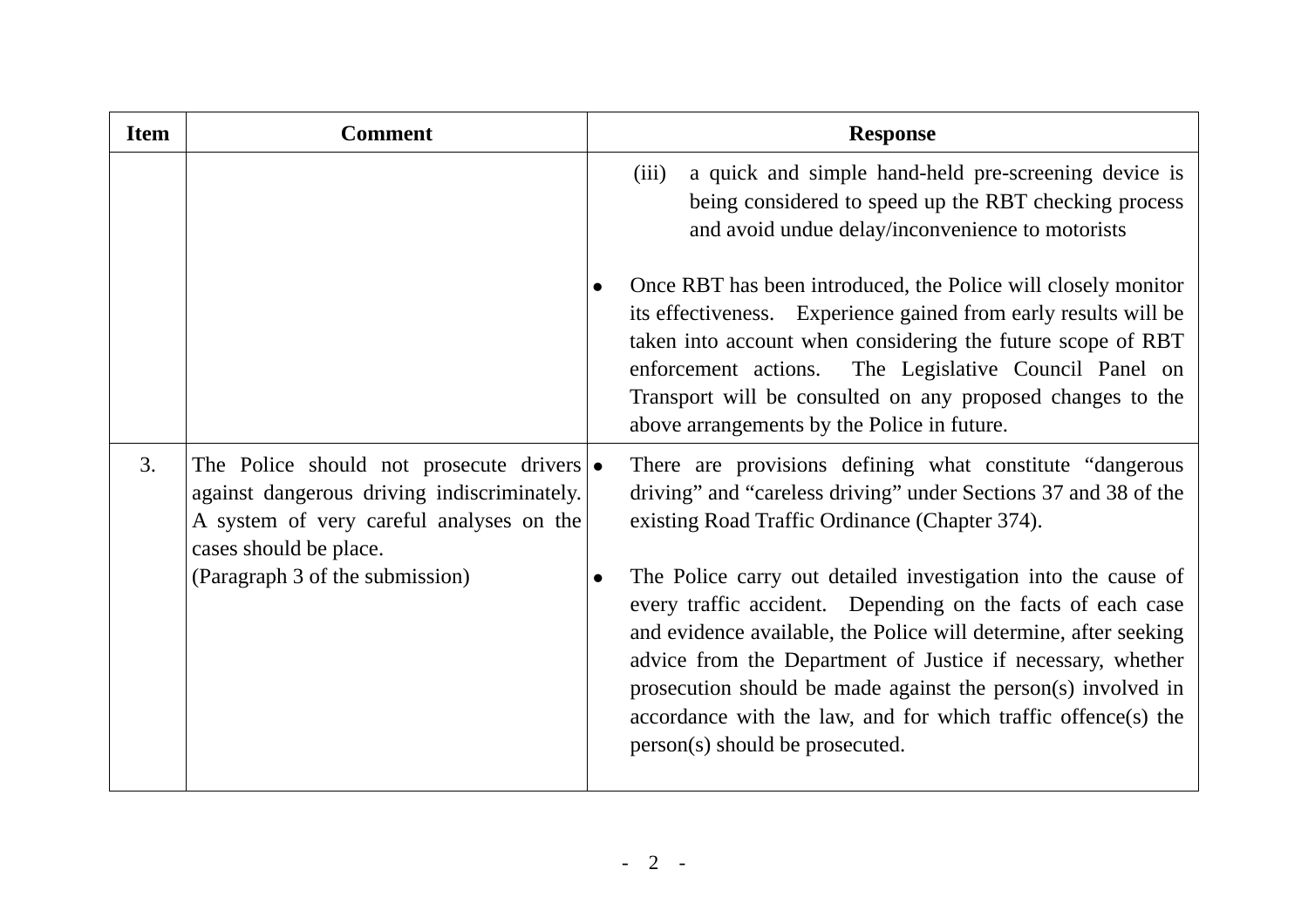| <b>Item</b> | <b>Comment</b>                                                                                         |           | <b>Response</b>                                                                                                                                                                                                                                                                                                                                                                                                                                                                                                                        |
|-------------|--------------------------------------------------------------------------------------------------------|-----------|----------------------------------------------------------------------------------------------------------------------------------------------------------------------------------------------------------------------------------------------------------------------------------------------------------------------------------------------------------------------------------------------------------------------------------------------------------------------------------------------------------------------------------------|
| 4.          | Penalties on illegal motor racing should be $\bullet$<br>increased.<br>(Paragraph 4 of the submission) |           | According to existing legislation, a person who promotes or<br>takes part in a race or trial of speed between vehicles on roads,<br>without the consent of the Commissioner of Police in writing,<br>commits an offence and is liable to a fine of \$10,000,<br>10 driving-offence points, disqualification from driving for a<br>period of<br>12 months and 12 months' imprisonment.<br>Depending on the facts of the case and evidence available, he<br>may also be charged with dangerous driving, careless driving<br>or speeding. |
|             |                                                                                                        | $\bullet$ | We propose in this Bill that drivers who have committed<br>serious traffic offences (including illegal motor racing) are<br>required to attend driving improvement courses on a<br>mandatory basis so as to improve their driving attitude through<br>education.                                                                                                                                                                                                                                                                       |
|             |                                                                                                        | $\bullet$ | The Police will continue to monitor the situation and take<br>active enforcement action against illegal motor racing.<br>We<br>will consider raising penalties if the situation warrants.                                                                                                                                                                                                                                                                                                                                              |
|             | Mr Cheng Chong-wing(transliteration)(鄭頌穎), a citizen (Submissions dated 16 and 22 April 2008)          |           |                                                                                                                                                                                                                                                                                                                                                                                                                                                                                                                                        |
| 5.          | Death sentence should be restored, and $\bullet$<br>should be handed down to any person                |           | Death sentence was last executed in Hong Kong in 1966 and<br>was abolished under the Crimes (Amendment) Ordinance                                                                                                                                                                                                                                                                                                                                                                                                                      |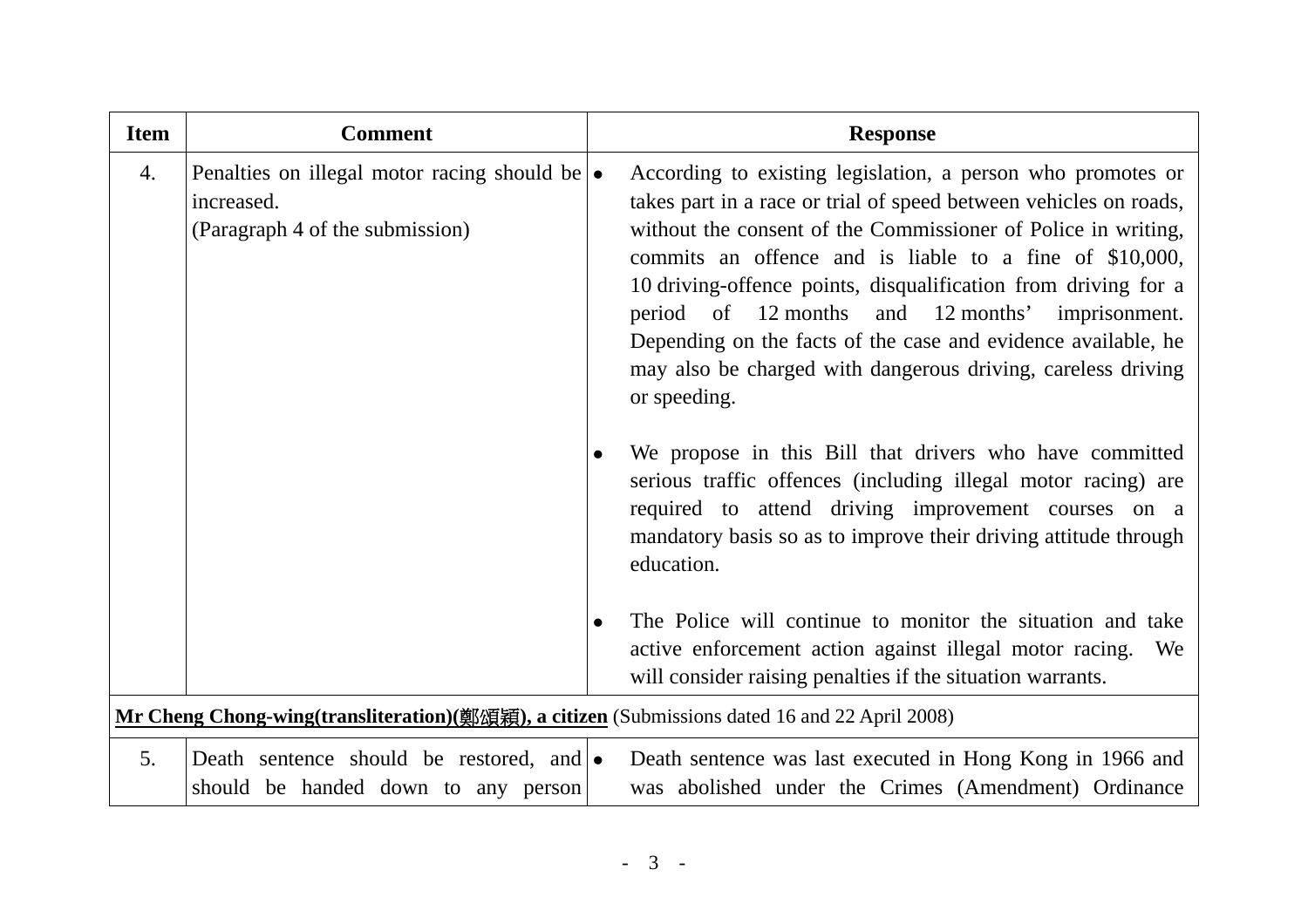| <b>Item</b> | <b>Comment</b>                                                       |           | <b>Response</b>                                                                                                                                                                                                                                                                                                                                                                                                                                                                                                                                                                                                                                                                           |
|-------------|----------------------------------------------------------------------|-----------|-------------------------------------------------------------------------------------------------------------------------------------------------------------------------------------------------------------------------------------------------------------------------------------------------------------------------------------------------------------------------------------------------------------------------------------------------------------------------------------------------------------------------------------------------------------------------------------------------------------------------------------------------------------------------------------------|
|             | convicted of traffic offence causing death in<br>a traffic accident. |           | 1993.                                                                                                                                                                                                                                                                                                                                                                                                                                                                                                                                                                                                                                                                                     |
|             |                                                                      | $\bullet$ | Dangerous driving causing death is a serious offence. We<br>have made reference to court judgments and the penalties for<br>relevant offences in overseas countries before coming up with<br>the proposal of doubling the maximum imprisonment term for<br>the offence from 5 years to 10 years. At present, the<br>maximum imprisonment term is 2 years in Australia (New<br>South Wales); 5 years in Singapore and New Zealand; and<br>14 years in Britain and Canada (Ontario). By increasing the<br>maximum term to 10 years, it will double the existing<br>imprisonment term, and bring the penalty for the offence in<br>Hong Kong closer to the countries with heavier penalties. |
|             |                                                                      | $\bullet$ | Besides, we have carried out extensive consultation on the<br>proposal of increasing the maximum imprisonment term from<br>5 years to 10 years. The proposal is generally supported by<br>different sectors of the community. We consider that the<br>proposal for raising the maximum imprisonment term to<br>10 years can strike a balance among the different views in the<br>community.                                                                                                                                                                                                                                                                                               |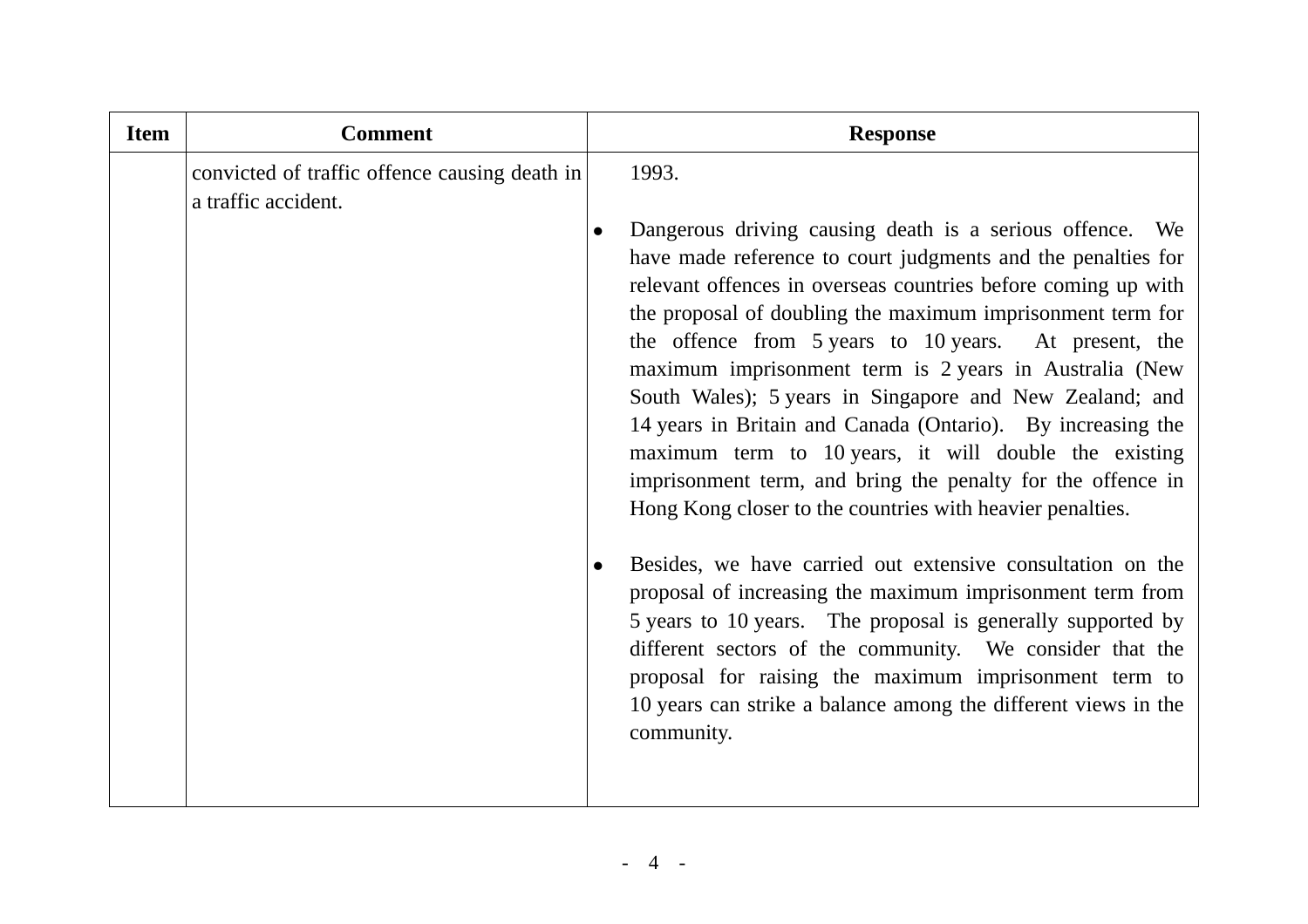| <b>Item</b> | <b>Comment</b>                                                                                                                                                                                                            | <b>Response</b>                                                                                                                                                                                                                                                                                                                                                                                                                                                                                                                                                                                                                                                                                                                                                                                                                                                     |
|-------------|---------------------------------------------------------------------------------------------------------------------------------------------------------------------------------------------------------------------------|---------------------------------------------------------------------------------------------------------------------------------------------------------------------------------------------------------------------------------------------------------------------------------------------------------------------------------------------------------------------------------------------------------------------------------------------------------------------------------------------------------------------------------------------------------------------------------------------------------------------------------------------------------------------------------------------------------------------------------------------------------------------------------------------------------------------------------------------------------------------|
| 6.          | Government departments and Road Safety   •<br>Council should stop promoting road safety<br>messages since the effort cannot meet with<br>targets on traffic accident and casualties and<br>it is a waste of public money. | The road safety situation in Hong Kong has been improving<br>over the years. With the economic development, Hong<br>Kong's population and the number of vehicles have continued<br>to increase rapidly. The population and number of vehicles in<br>Hong Kong have increased by over 35% and 85% respectively<br>when compared with figures 25 years ago. Nevertheless,<br>there has been a continual decrease in the number of traffic<br>accidents and casualties. In 2007, there were 15,315 traffic<br>accidents in Hong Kong, representing a decrease of nearly 15%<br>when compared with 18,036 in 1981. The number of<br>casualties in traffic accidents dropped by nearly 17% from<br>$23,604$ in 1981 to 19,625 in 2007. The marked improvement<br>in road safety is the result of the concerted efforts of the<br>Government and the people of Hong Kong. |
|             |                                                                                                                                                                                                                           | To enhance road safety, the Government has all along been<br>adopting a multi-pronged approach through legislation and<br>enforcement, improving transport facilities and management,<br>as well as publicity and education. We believe that instilling<br>in the public the right attitude and behaviour of a road user<br>through publicity and education helps enhance road safety.<br>We will continue to take measures on different fronts which<br>complement one another, in order to further improve road<br>safety.                                                                                                                                                                                                                                                                                                                                        |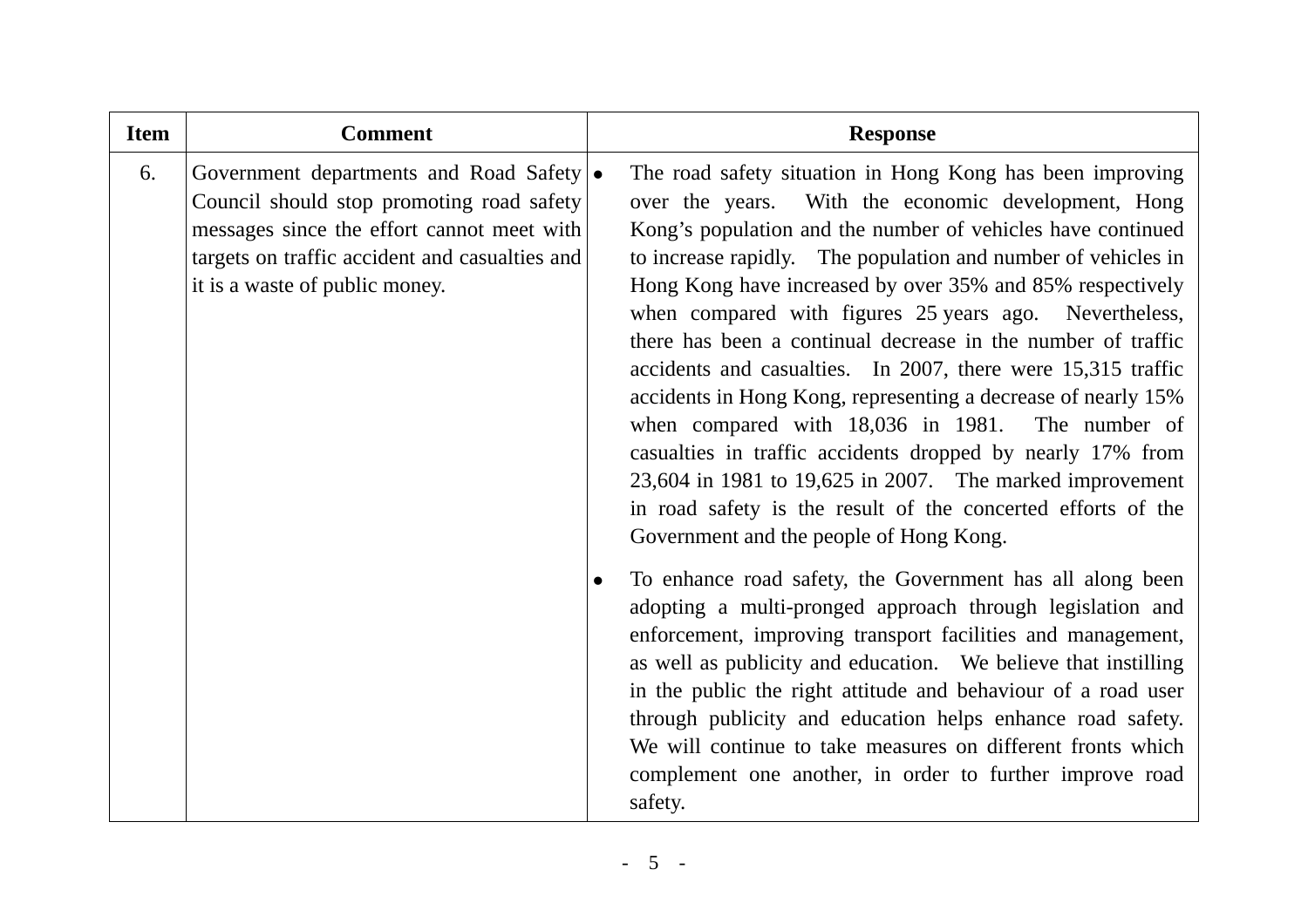| <b>Item</b> | <b>Comment</b>                                                                                                                                                                                                                                    | <b>Response</b>                                                                                                                                                                                                                                                                                                                                                                                                                                                                                                                                                                                                                                                                                                                                                                                                                                                                                                                                                                                                                                                                                                                 |
|-------------|---------------------------------------------------------------------------------------------------------------------------------------------------------------------------------------------------------------------------------------------------|---------------------------------------------------------------------------------------------------------------------------------------------------------------------------------------------------------------------------------------------------------------------------------------------------------------------------------------------------------------------------------------------------------------------------------------------------------------------------------------------------------------------------------------------------------------------------------------------------------------------------------------------------------------------------------------------------------------------------------------------------------------------------------------------------------------------------------------------------------------------------------------------------------------------------------------------------------------------------------------------------------------------------------------------------------------------------------------------------------------------------------|
|             | Federation of Hong Kong Transport Worker Organizations (Submission dated 17 April 2008)                                                                                                                                                           |                                                                                                                                                                                                                                                                                                                                                                                                                                                                                                                                                                                                                                                                                                                                                                                                                                                                                                                                                                                                                                                                                                                                 |
| 7.          | Object to the proposed increase of the $\bullet$<br>maximum imprisonment term of causing<br>death by dangerous driving to 10 years.<br>(a) Views on the legislation and penalties<br>(Paragraphs $(I)(1)$ , $(5)$ and $(6)$ of the<br>submission) | Under the existing Road Traffic Ordinance (Chapter 374),<br>whether driving behaviour constitutes "dangerous driving" is<br>determined by the way the driver drove his vehicle.<br>"Dangerous driving" is also defined in the relevant provision.<br>The Police carry out detailed investigation into the cause of<br>every traffic accident. The charge of causing death by<br>dangerous driving is based on the way the driver drove his<br>vehicle and the actual facts and evidence of individual cases.<br>Before coming up with the proposal of increasing the<br>maximum imprisonment term of causing death by dangerous<br>driving from 5 years to 10 years, we have considered not only<br>court judgments and overseas practices, but also different<br>views of the community. Some even propose that the<br>maximum penalty should be life imprisonment. We consider<br>that increasing the maximum imprisonment term to 10 years<br>can strike a balance among the different views in the<br>community. We have carried out extensive consultation on<br>the proposal to increase the maximum imprisonment term to |
|             |                                                                                                                                                                                                                                                   | 10 years. The proposal has been generally supported by<br>different sectors of the community, including the Legislative                                                                                                                                                                                                                                                                                                                                                                                                                                                                                                                                                                                                                                                                                                                                                                                                                                                                                                                                                                                                         |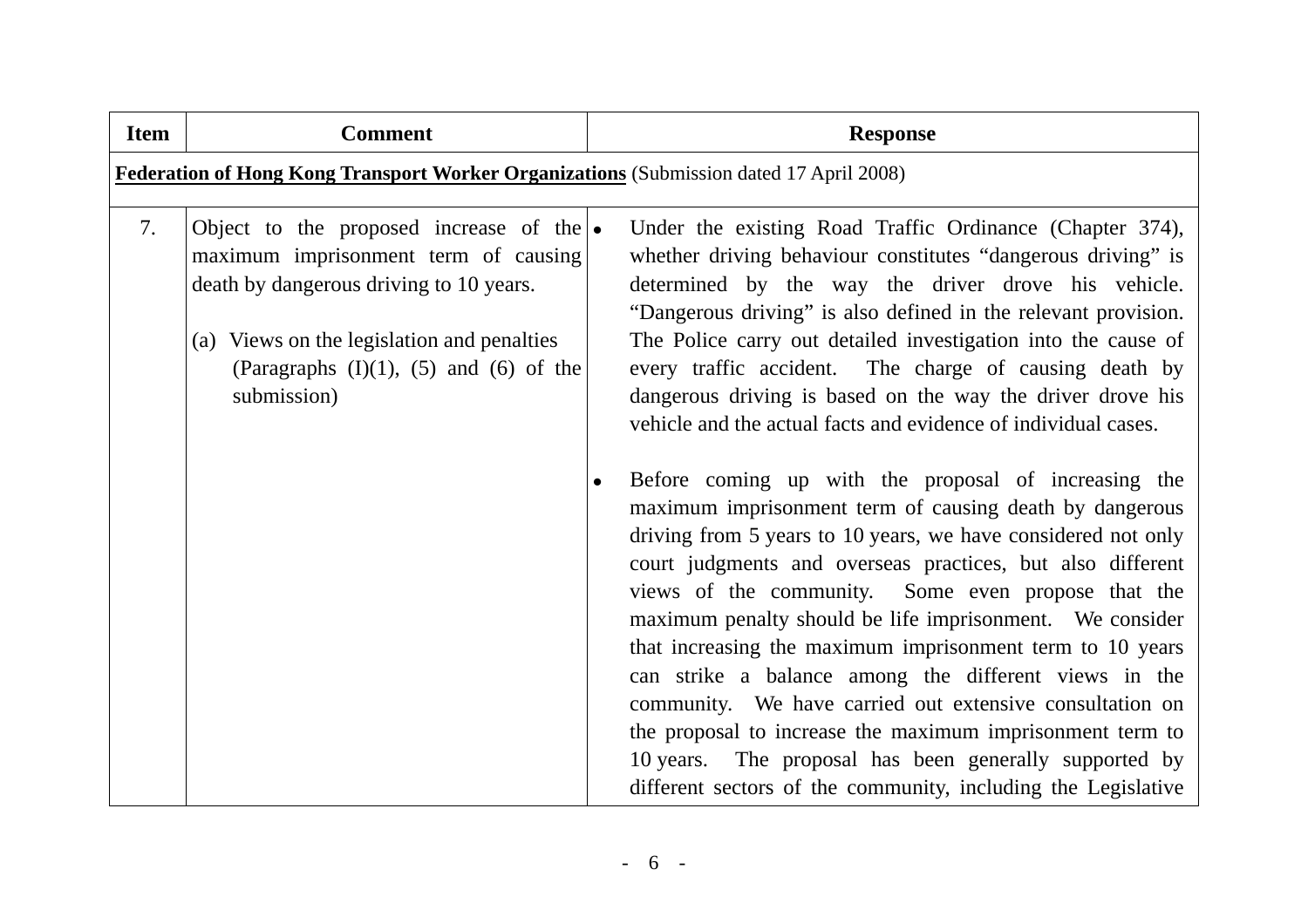| <b>Item</b> | <b>Comment</b>                                                                                                                                                                            | <b>Response</b>                                                                                                                                                                                                                                                                                                                                                                                                                                        |
|-------------|-------------------------------------------------------------------------------------------------------------------------------------------------------------------------------------------|--------------------------------------------------------------------------------------------------------------------------------------------------------------------------------------------------------------------------------------------------------------------------------------------------------------------------------------------------------------------------------------------------------------------------------------------------------|
|             |                                                                                                                                                                                           | Council Panel on Transport, the Transport Advisory<br>Committee, automobile associations<br>as well as various<br>transport trades.                                                                                                                                                                                                                                                                                                                    |
|             | Sentencing in respect of the offence of $\bullet$<br>(b)<br>causing death by dangerous driving by<br>the court<br>(Paragraphs $(I)(2)$ , $(3)$ , $(5)$ and $(7)$ of<br>the submission)    | In cases involving the offence of dangerous driving, because<br>each case has its specific circumstances (including road<br>conditions, weather, the driver's physical condition, behaviour<br>of other road users, etc), apart from the maximum penalty, the<br>judge has to consider all relevant factors when handing down a<br>sentence.                                                                                                           |
|             |                                                                                                                                                                                           | The imprisonment terms on the convicted cases of causing<br>$\bullet$<br>death by dangerous driving with imprisonment sentence vary<br>from one case to another. Relevant information shows that the<br>court imposed a penalty of 5-year imprisonment in at least one<br>case where the offence was committed in 2004.                                                                                                                                |
|             | Road design and enforcement actions $\cdot$<br>(c)<br>may also cause traffic accidents and<br>the Administration should be held<br>accountable.<br>(Paragraph $(I)(4)$ of the submission) | The design and construction of roads, traffic signs, road<br>markings and pedestrian facilities in Hong Kong all comply<br>with international standards. The markings and traffic signs<br>on roads have their respective functions. Drivers have to pay<br>attention to the road conditions ahead when driving and they<br>should be able to see such markings clearly. The painting of<br>markings on roads to order, warn or provide information to |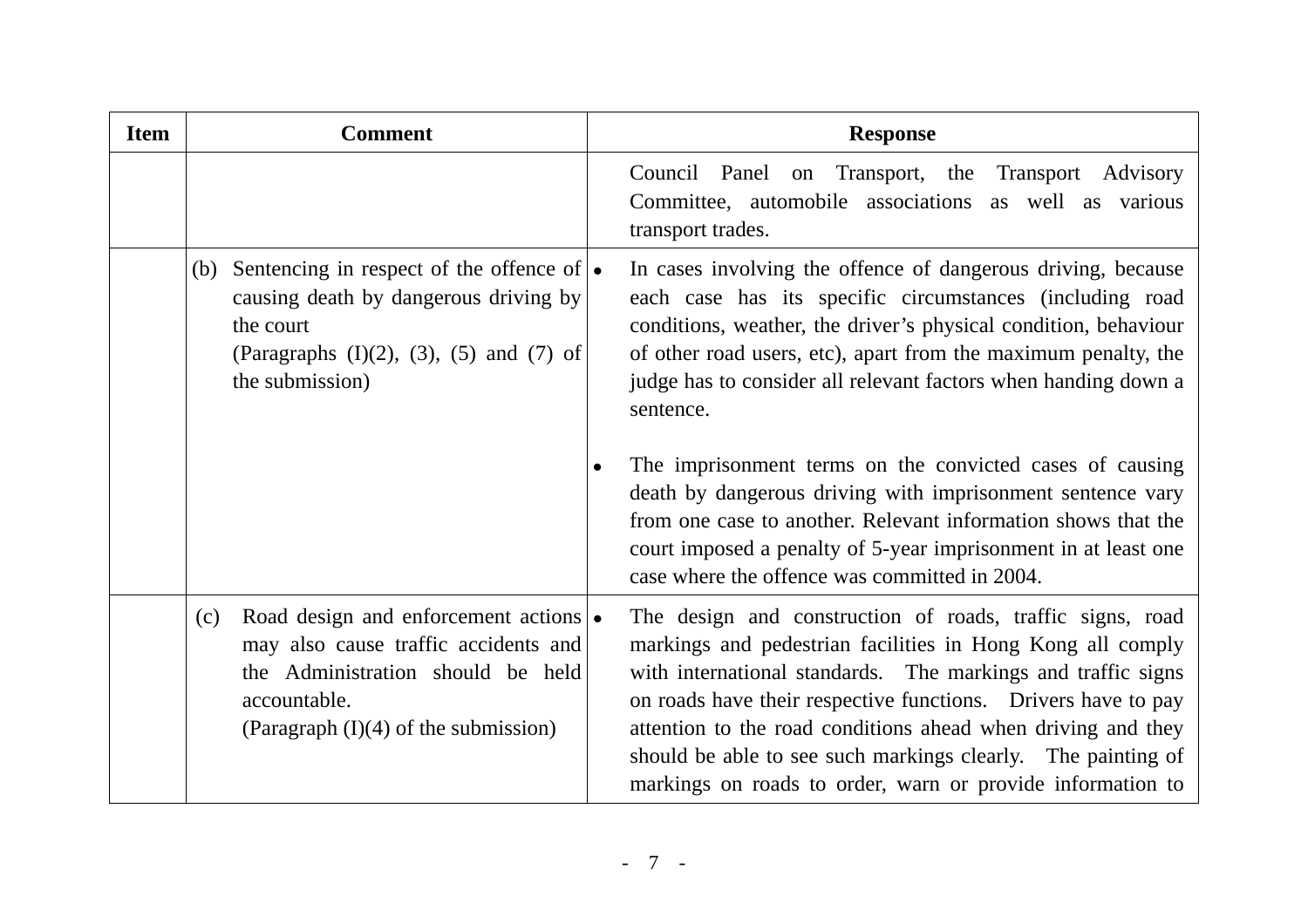| <b>Item</b> | <b>Comment</b>                                                                                                                    |           | <b>Response</b>                                                                                                                                                                                                                                                                                                                                                                                                                                                                                                                                                                                                                |
|-------------|-----------------------------------------------------------------------------------------------------------------------------------|-----------|--------------------------------------------------------------------------------------------------------------------------------------------------------------------------------------------------------------------------------------------------------------------------------------------------------------------------------------------------------------------------------------------------------------------------------------------------------------------------------------------------------------------------------------------------------------------------------------------------------------------------------|
|             |                                                                                                                                   |           | also widely adopted worldwide.<br>The<br>drivers<br>is<br>Administration will review the existing traffic facilities and<br>signs from time to time and listen to the opinion of the public.<br>Appropriate changes will be made if necessary.                                                                                                                                                                                                                                                                                                                                                                                 |
|             |                                                                                                                                   | $\bullet$ | The main objective for installing speed enforcement cameras<br>on roads is to combat speeding. Advance warning signals to<br>alert drivers are erected on the road sections installed with<br>fixed speed enforcement camera housings.                                                                                                                                                                                                                                                                                                                                                                                         |
| 8.          | Support the proposed penalty on drink $\bullet$<br>driving but object to the proposal of<br>empowering the Police to conduct RBT. |           | The views on supporting raising of penalties on the offence of<br>drink driving are noted.                                                                                                                                                                                                                                                                                                                                                                                                                                                                                                                                     |
|             | (Paragraph (2) of the submission)                                                                                                 |           | Our proposal of empowering the Police to conduct random<br>breath test (RBT) is made in response to the requests of<br>Legislative Councillors and the public. The Police are aware<br>that there are some concerns over the exercise of such power,<br>and therefore have drawn up arrangements for conducting<br>RBT, which include :<br>RBT will be restricted to traffic officers trained in<br>(i)<br>handling drink-driving cases;<br>RBT will normally be conducted during roadblock<br>(ii)<br>operations or as part of other enforcement checks; and<br>a quick and simple hand-held pre-screening device is<br>(iii) |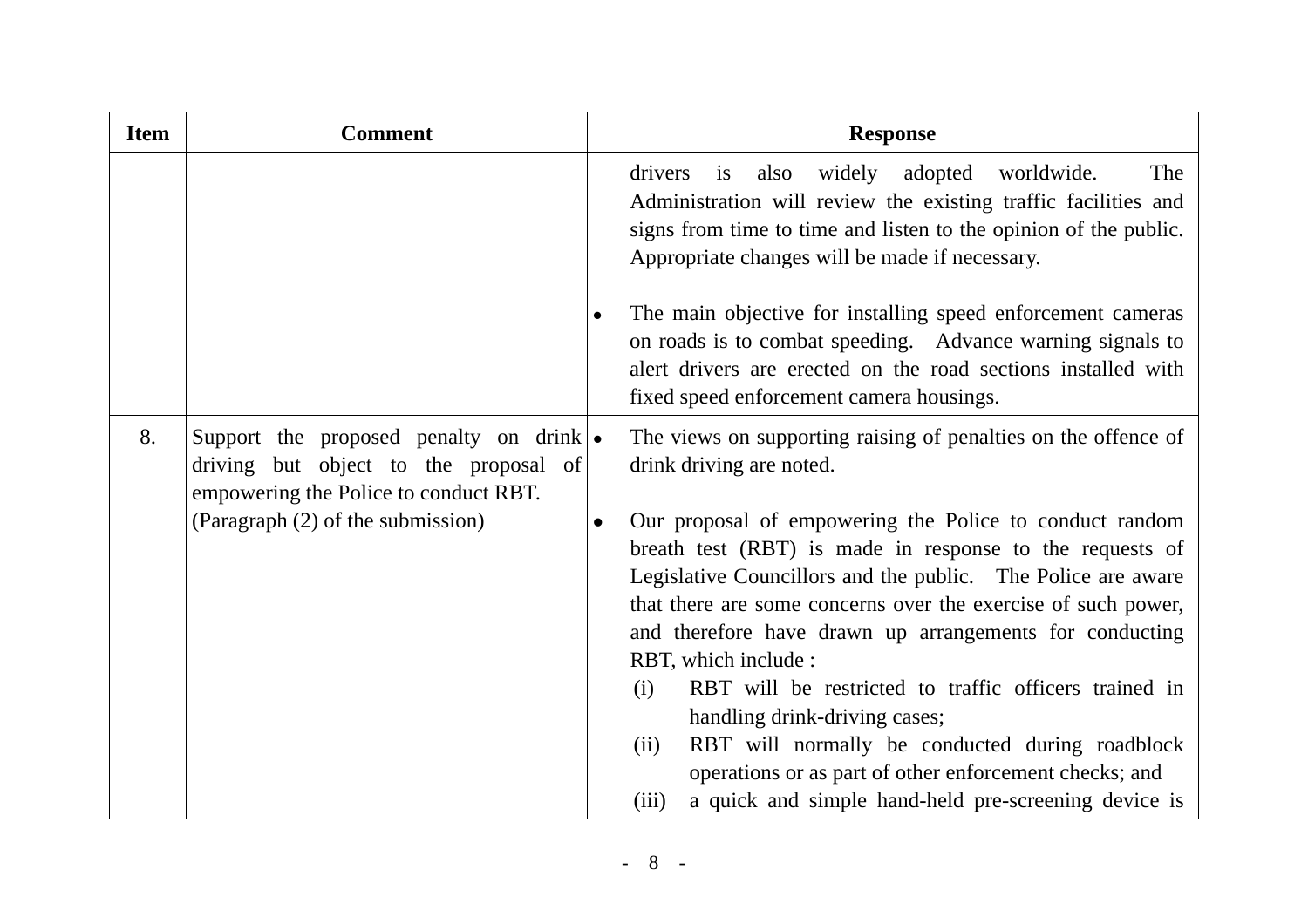| <b>Item</b> | <b>Comment</b>                                                                                                                                                                          | <b>Response</b>                                                                                                                                                                                                                                                                                                                                                          |
|-------------|-----------------------------------------------------------------------------------------------------------------------------------------------------------------------------------------|--------------------------------------------------------------------------------------------------------------------------------------------------------------------------------------------------------------------------------------------------------------------------------------------------------------------------------------------------------------------------|
|             |                                                                                                                                                                                         | being considered to speed up the RBT checking process<br>and avoid undue delay/inconvenience to motorists                                                                                                                                                                                                                                                                |
|             |                                                                                                                                                                                         | Once RBT has been introduced, the Police will closely monitor<br>its effectiveness. Experience gained from early results will be<br>taken into account when considering the future scope of RBT<br>enforcement actions.<br>The Legislative Council Panel on<br>Transport will be consulted on any proposed changes to the<br>above arrangements by the Police in future. |
| 9.          | Support the mandatory driving improvement $\cdot$<br>course scheme and raise of penalty.<br>(Paragraph (3) of the submission)                                                           | Views are noted.                                                                                                                                                                                                                                                                                                                                                         |
| 10.         | Support extending the probationary driving •<br>licence scheme for motorcyclists to novice<br>drivers of private cars and light goods<br>vehicles.<br>(Paragraph (4) of the submission) | Views are noted.                                                                                                                                                                                                                                                                                                                                                         |
|             | Hon Shek Lai-him, Abraham (Submission dated 18 April 2008)                                                                                                                              |                                                                                                                                                                                                                                                                                                                                                                          |
| 11.         | Support that drink driving offenders should $\bullet$<br>be disqualified from driving for not less<br>than three months on first conviction.                                            | Views are noted.                                                                                                                                                                                                                                                                                                                                                         |